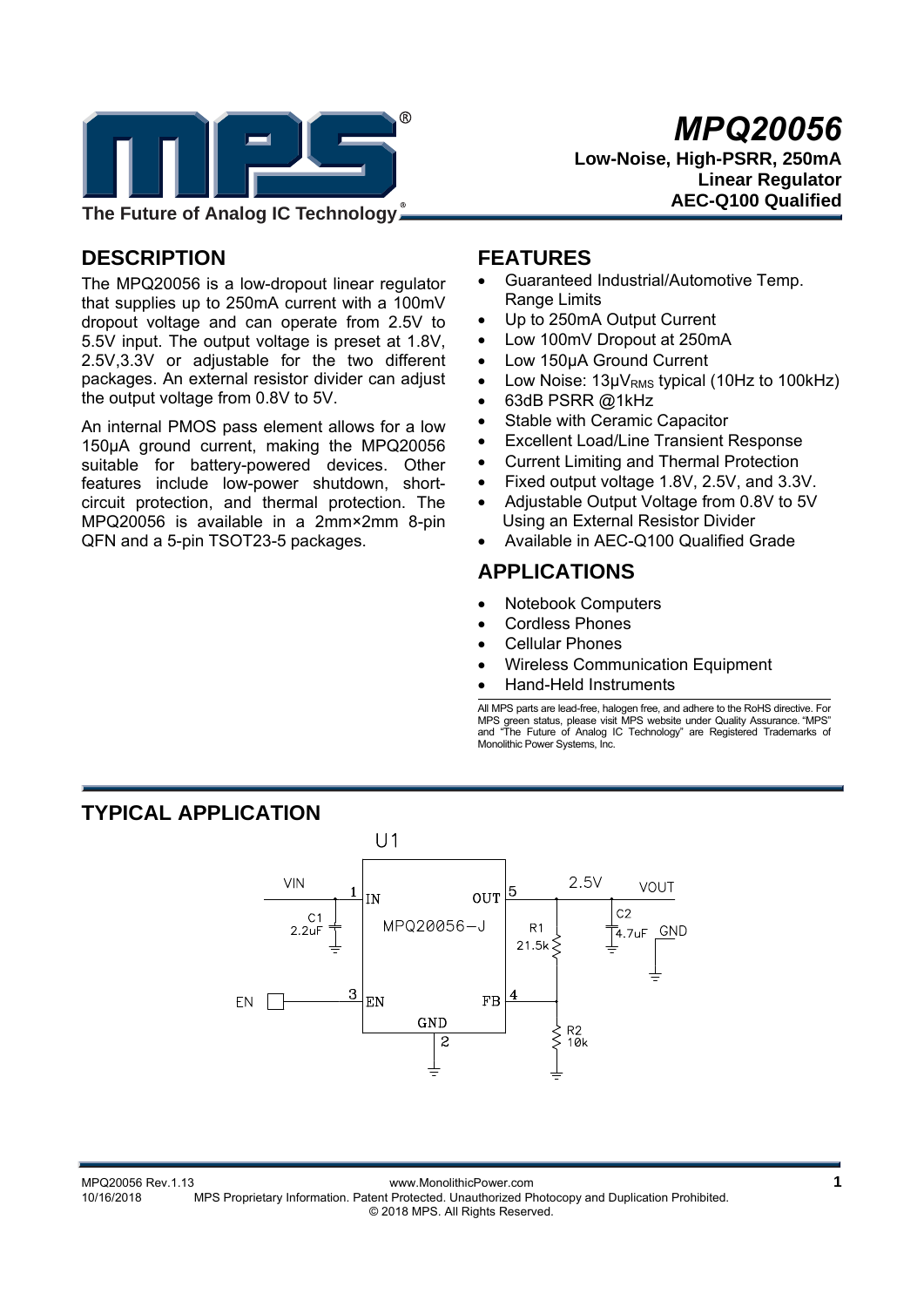| Part Number*       | Package         | <b>Top Marking</b> |  |
|--------------------|-----------------|--------------------|--|
| MPQ20056GG-18      | QFN8(2x2mm)     | ΒK                 |  |
| MPQ20056GG-18-AEC1 | QFN8(2x2mm)     | ΒK                 |  |
| MPQ20056GJ-25      | <b>TSOT23-5</b> | <b>ALA</b>         |  |
| MPQ20056GJ-25-AEC1 | <b>TSOT23-5</b> | <b>ALA</b>         |  |
| MPQ20056GJ-33      | <b>TSOT23-5</b> | <b>AFT</b>         |  |
| MPQ20056GJ-33-AEC1 | <b>TSOT23-5</b> | <b>AFT</b>         |  |
| MPQ20056GG-33      | QFN8(2x2mm)     | BV                 |  |
| MPQ20056GG-33-AEC1 | QFN8(2x2mm)     | BV                 |  |
| MPQ20056GJ         | <b>TSOT23-5</b> | AWZ                |  |
| MPQ20056GJ-AEC1    | <b>TSOT23-5</b> | AWZ                |  |

## **ORDERING INFORMATION**

\* For Tape & Reel, add suffix –Z (e.g. MPQ20056GG-18–Z)

**TOP VIEW** GND 1  $\frac{1}{2}$ FB EN NC : 7  $2:$ OUT IN  $\frac{1}{6}$  $3$  :  $\overline{4}$ :  $\ddot{\phantom{0}}\phantom{0}5$ IN **OUT** EXPOSED PAD ON BACKSIDE CONNECT TO GND **FN8 (2 x 2mm) TOP VIEW** IN 5 OUT 1 NARKING MARKING<br>G GND 2 EN 3 4 FB

**TSOT23-5** 

**PACKAGE REFERENCE**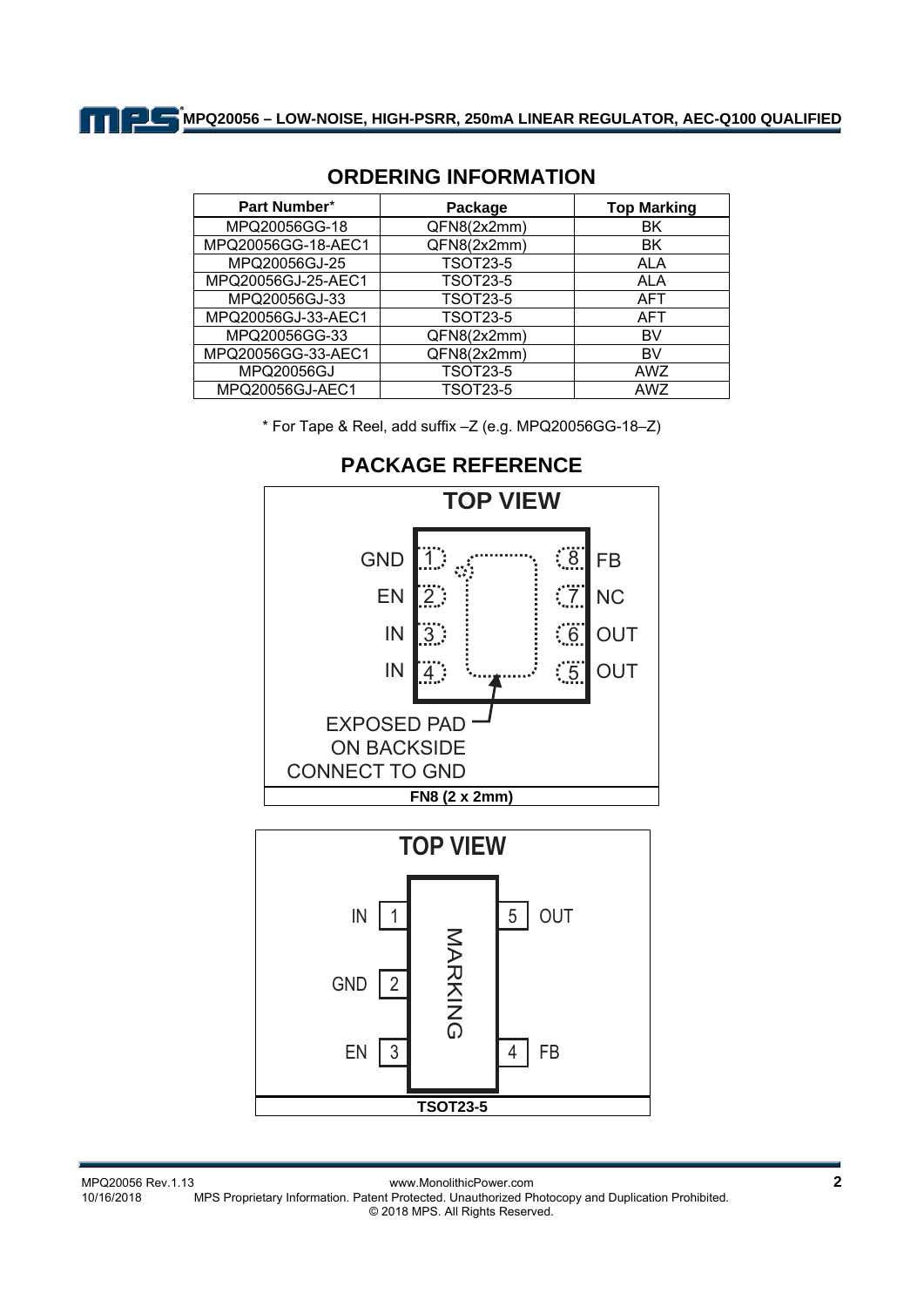## **ABSOLUTE MAXIMUM RATINGS (1)**

| Continuous Power Dissipation $(T_A=25^{\circ}C)^{(2)}$ |
|--------------------------------------------------------|
|                                                        |
|                                                        |
|                                                        |
| Storage Temperature Range-65°C to 150°C                |
| Lead Temperature (Soldering, 10sec)260°C               |
|                                                        |

## **ESD SUSCEPTIBILITY(3)**

#### *Recommended Operating Conditions* **(4)**

| Supply Input Voltage 2.5V to 5.5V                  |  |
|----------------------------------------------------|--|
|                                                    |  |
| Operating Junction Temp. $(T_J)$ . -40°C to +125°C |  |

## *Thermal Resistance* **(5)** *θJA θJC* QFN8 (2x2mm) ........................ 80 ...... 16 ... °C/W

|  | TSOT23-5220  110 °C/W |  |
|--|-----------------------|--|

#### **Notes:**

- 2) The maximum allowable power dissipation is a function of the maximum junction temperature  $T_J$  (MAX), the junction-toambient thermal resistance  $\theta_{JA}$ , and the ambient temperature TA. The maximum allowable continuous power dissipation at any ambient temperature is calculated by  $P_D$  (MAX) = (TJ) (MAX)-TA)/θJA. Exceeding the maximum allowable power dissipation will cause excessive die temperature, and the device will go into thermal shutdown. Internal thermal shutdown circuitry protects the device from permanent damage.
- 3) Devices are ESD sensitive. Handling precaution recommended.
- 4) The device is not guaranteed to function outside of its operating conditions.
- 5) Measured on JESD51-7, 4-layer PCB.

<sup>1)</sup> Exceeding these ratings may damage the device.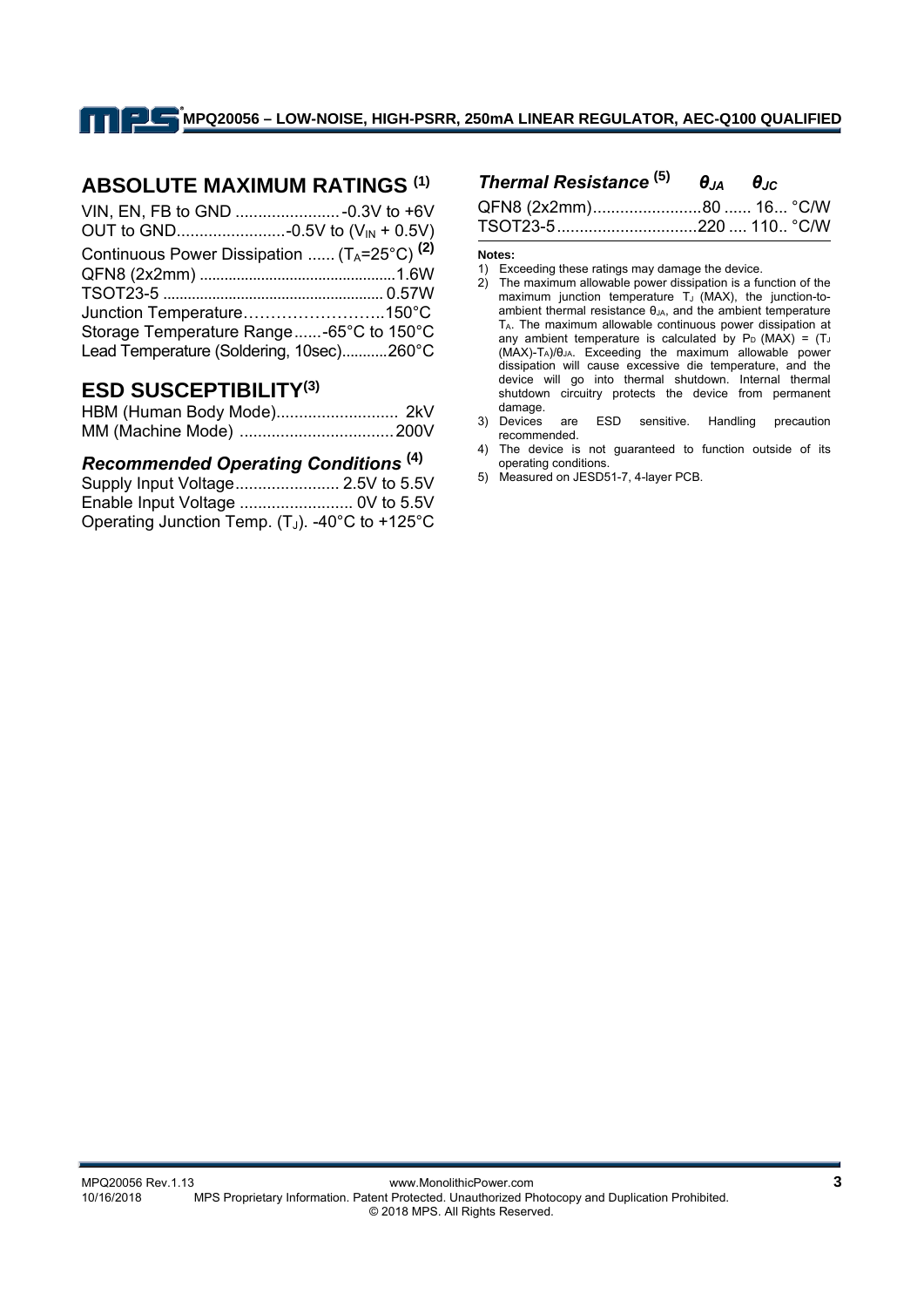# **ELECTRICAL CHARACTERISTICS**

V<sub>IN</sub>=V<sub>OUT</sub>+0.5V or V<sub>IN</sub>=2.5V, EN=V<sub>IN</sub>, V<sub>OUT</sub> =1.8V or 3.3V. T<sub>J</sub>=-40°C to +125°C, Typical values are at **Tj=25°C, unless otherwise specified.**

| <b>Parameter</b>                                 | <b>Condition</b>                                                                                                             |                        | Min     | <b>Typ</b>      | <b>Max</b>     | <b>Units</b>      |
|--------------------------------------------------|------------------------------------------------------------------------------------------------------------------------------|------------------------|---------|-----------------|----------------|-------------------|
| Input Voltage                                    |                                                                                                                              |                        | 2.5     |                 | 5.5            | $\vee$            |
| Under-Voltage<br>Input<br>Lockout                | V <sub>IN</sub> rising, V <sub>OUT</sub> =1.8V                                                                               |                        | 1.95    |                 | 2.3            | $\vee$            |
| <b>Hysteresis of UVLO</b>                        |                                                                                                                              |                        |         | 160             |                | mV                |
| FB Voltage                                       | VOUT=0.8V, IOUT=1mA, TJ=25°C                                                                                                 |                        | 0.784   | 0.8             | 0.816          | $\overline{\vee}$ |
|                                                  | $V_{\text{OUT}} = 0.8V$ , $I_{\text{OUT}} = 1 \text{mA}$ , $-40^{\circ}\text{C} \leq T_{\text{J}} \leq +125^{\circ}\text{C}$ |                        | 0.776   |                 | 0.824          | $\overline{\vee}$ |
| <b>Output Voltage Accuracy</b>                   | $IOUT=1mA, TJ=25°C$                                                                                                          |                        | $-2$    |                 | $\overline{2}$ | $\frac{0}{0}$     |
|                                                  | IouT=1mA, -40°C≤TJ≤125°C                                                                                                     |                        | ل-.     |                 | $\overline{3}$ |                   |
| Maximum Output Current                           | Continuous                                                                                                                   |                        | 250     |                 |                | mA                |
| <b>Short-Circuit Current Limit</b>               | $\overline{V_{\text{OUT}}}$ =0, $V_{\text{IN}}$ ≥2.5V                                                                        |                        | 350     | 550             | 850            | mA                |
| In-Regulation Current Limit                      | VOUT within 4% of normal output voltage<br>$V_{IN} = 5.5V$                                                                   |                        | 300     | 550             | 800            | mA                |
| <b>Ground Current</b>                            | $IOUT=0.1mA$                                                                                                                 |                        |         | 150             | 250            | μA                |
|                                                  | $IOUT=250mA$                                                                                                                 |                        |         | 220             | 330            |                   |
| Dropout Voltage <sup>(6)</sup>                   | $IOUT=250mA$                                                                                                                 | $T_J = 25^\circ C$     |         | 100             | 150            | mV                |
|                                                  | $VOUT=3.3V,$                                                                                                                 | -40°C≤TJ≤125°C         |         | 100             | 200            |                   |
| Line Regulation(7)                               | V <sub>IN</sub> from V <sub>OUT</sub> +0.5V or 2.5V to 5.5V,<br>$IOUT=100mA,$                                                |                        | $-0.15$ |                 | 0.15           | $\%$ /V           |
|                                                  | lout from 100mA to<br>250mA                                                                                                  | $V_{OUT} = 1.8V, 3.3V$ | $-0.3$  |                 | 0.3            | $\%$              |
| Load Regulation@Vtyp(8)                          |                                                                                                                              | $VOUT=2.5V$            | $-0.4$  |                 | 0.4            |                   |
| Output-Voltage Noise <sup>(9)</sup>              | Iout=100mA, f ranges<br>from 10Hz to 100kHz                                                                                  | $VOUT=1.8V$            |         | 20              |                | <b>µVRMS</b>      |
|                                                  |                                                                                                                              | $VOUT=3.3V$            |         | $\overline{35}$ |                |                   |
|                                                  | $V_{OUT}$ = 1.8V, 2.5V,<br>3.3V<br>$I_{\text{OUT}} = 250 \text{mA}$                                                          | $f=100Hz$              |         | 65              |                | dB                |
| PSRR <sup>(9)</sup>                              |                                                                                                                              | $f=1kHz$               |         | 63              |                |                   |
|                                                  |                                                                                                                              | $f=10kHz$              |         | 63              |                |                   |
|                                                  |                                                                                                                              | $f=1$ MHz              |         | 33              |                |                   |
| Shutdown Supply Current                          | $V_{IN} = +5.5V$                                                                                                             | $T_J = 25^\circ C$     |         | 0.1             | 0.3            | μA                |
|                                                  |                                                                                                                              | -40°C≤TJ≤125°C         |         | 10              | 30             |                   |
| EN Pin Current, Enabled                          | $V_{IN} = V_{EN} = +5.5V$                                                                                                    |                        |         | 0.1             | 0.3            | μA                |
| <b>Startup Time</b>                              | $COUT=4.7µF,$<br>VOUT=10% to                                                                                                 | $VOUT=1.8V$            | 100     |                 | 300            |                   |
|                                                  | 90%VOUT(NOM)                                                                                                                 | VOUT=3.3V, 2.5V        | 100     |                 | 450            | μs                |
| <b>EN PIN Threshold</b>                          | <b>EN Logic High</b>                                                                                                         |                        | 1.5     |                 |                | V                 |
|                                                  | <b>EN Logic Low</b>                                                                                                          |                        |         |                 | 0.4            |                   |
| Thermal Shutdown <sup>(9)</sup>                  |                                                                                                                              |                        |         | 150             |                | $\overline{C}$    |
| Thermal<br>Shutdown<br>Hysteresis <sup>(9)</sup> |                                                                                                                              |                        |         | 20              |                | $^{\circ}C$       |

**Notes:** 

6) Dropout Voltage is defined as the input to output differential when the output voltage drops 100mV below its nominal value.

7) Line Regulation=
$$
\frac{\left|V_{OUT[v_{IN(MAX)}]} - V_{OUT[v_{IN(MAN)}]} \right|}{\left[V_{IN(MAX)} - V_{IN(MIN)}\right] \times V_{OUT(NOM)} \times (% / V)\right|}
$$
  
8) Load Regulation=
$$
\frac{\left|V_{OUT[v_{OUT(MAX)}]} - V_{OUT[v_{OUT(MIN)]}} \right|}{V_{OUT(NOM)} \times (% )}
$$

9) Design guarantee, no test in production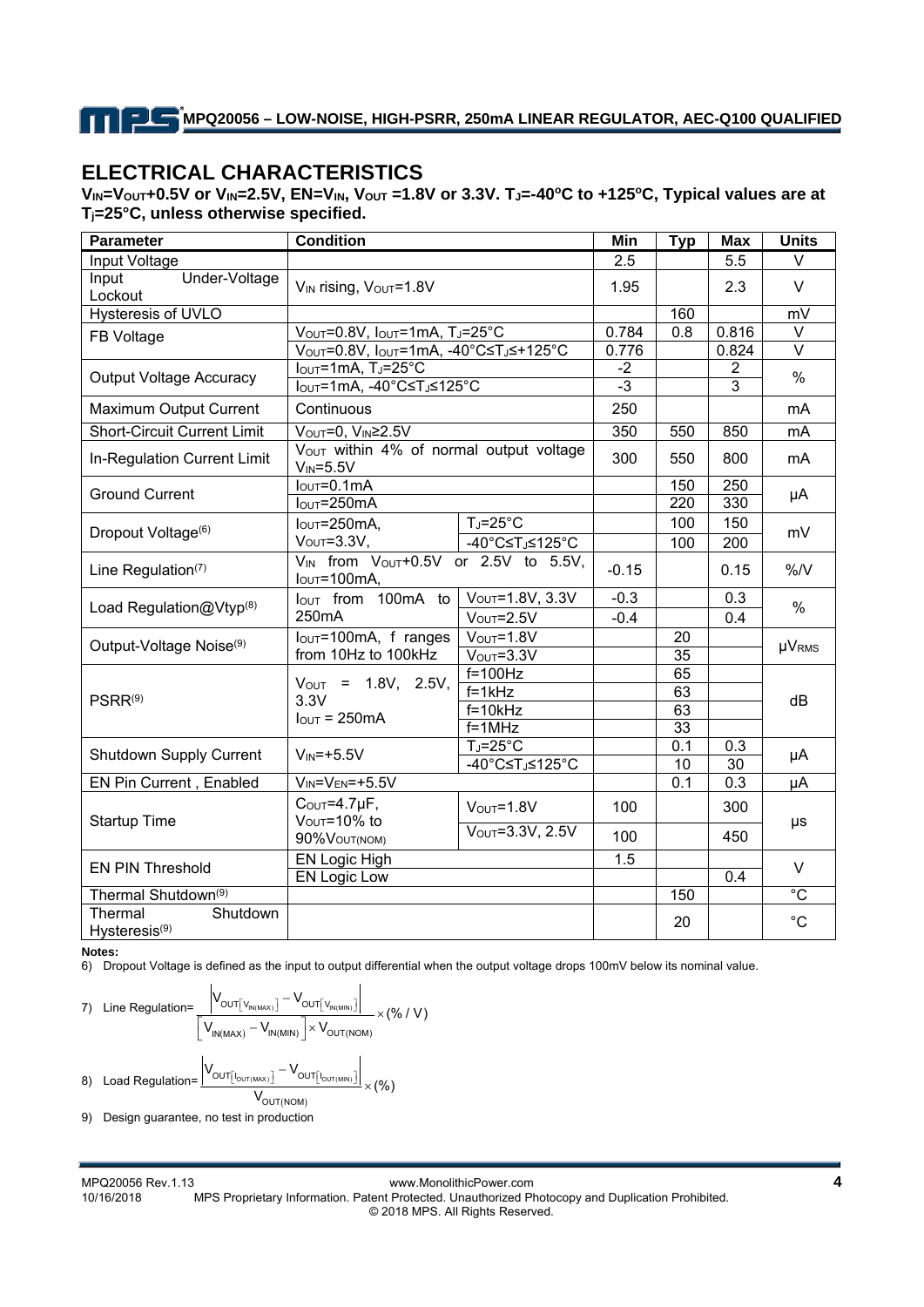## **PIN FUNCTIONS**

| Pin#<br>QFN8<br>(2x2mm) | Pin#<br><b>TSOT23-5</b> | <b>Name</b> | <b>Pin Function</b>                                                                                                                                                                                |  |
|-------------------------|-------------------------|-------------|----------------------------------------------------------------------------------------------------------------------------------------------------------------------------------------------------|--|
| 1,<br>Exposed<br>Pad    | 2                       | <b>GND</b>  | Ground. Connect exposed pad to GND plane for optimal thermal<br>performance.                                                                                                                       |  |
| 2                       | 3                       | EN          | Regulator Enable Control Input. Drive EN above 1.5V to turn on the<br>MPQ20056. Drive EN below 0.4V to turn it off. Do not float the EN pin.                                                       |  |
| 3, 4                    | 1                       | <b>VIN</b>  | Regulator Input. Supply voltage ranges from 2.5V to 5.5V. Bypass with a<br>2.2µF capacitor. These pins must be externally connected for proper<br>operation even if they are internally connected. |  |
| 5, 6                    | 5                       | <b>VOUT</b> | Regulator Output. Bypass with a standard $4.7\mu$ F ceramic capacitor to GND.<br>Connect all the pins together externally.                                                                         |  |
| 7                       |                         | NC.         | No Connection. Leave this NC pin open.                                                                                                                                                             |  |
| 8                       | 4                       | FB          | Feedback Input. Connect FB to the center point of the external resistor<br>divider. The feedback threshold voltage is 0.8V.                                                                        |  |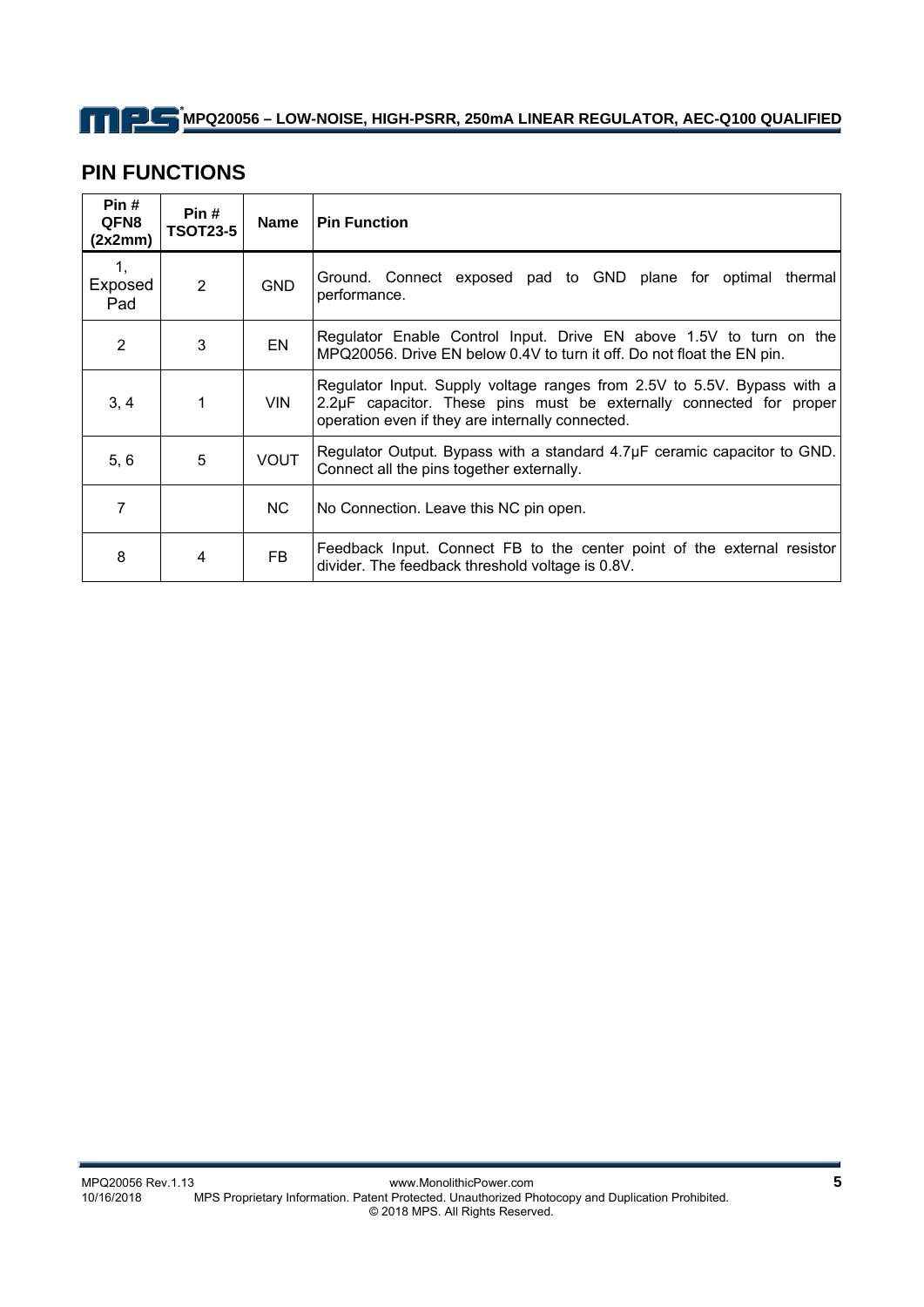# **TYPICAL PERFORMANCE CHARACTERISTICS**

V<sub>IN</sub>=2.5V/3.7V, V<sub>OUT</sub>=1.8V/3.3V, T<sub>A</sub>=25<sup>o</sup>C, unless otherwise noted.



MPQ20056 Rev.1.13 www.MonolithicPower.com<br>10/16/2018 MPS Proprietary Information. Patent Protected. Unauthorized Photocopy and Duplication Prohibited. MPS Proprietary Information. Patent Protected. Unauthorized Photocopy and Duplication Prohibited. © 2018 MPS. All Rights Reserved.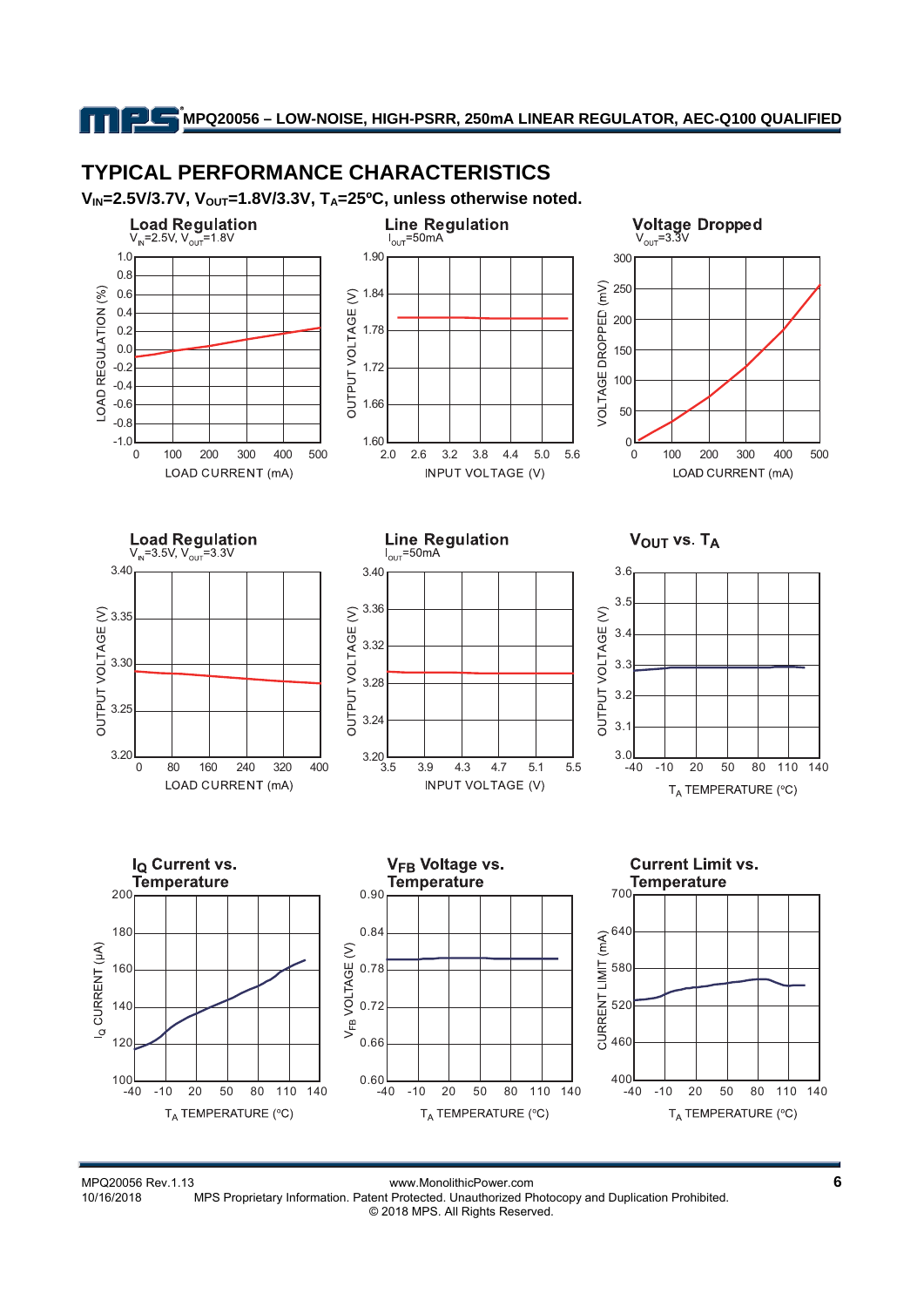# **TYPICAL PERFORMANCE CHARACTERISTICS** *(continued)*

V<sub>IN</sub>=2.5V, V<sub>OUT</sub>=1.8V, T<sub>A</sub>=25<sup>o</sup>C, unless otherwise noted.



MPQ20056 Rev.1.13 www.MonolithicPower.com **7** MPS Proprietary Information. Patent Protected. Unauthorized Photocopy and Duplication Prohibited. © 2018 MPS. All Rights Reserved.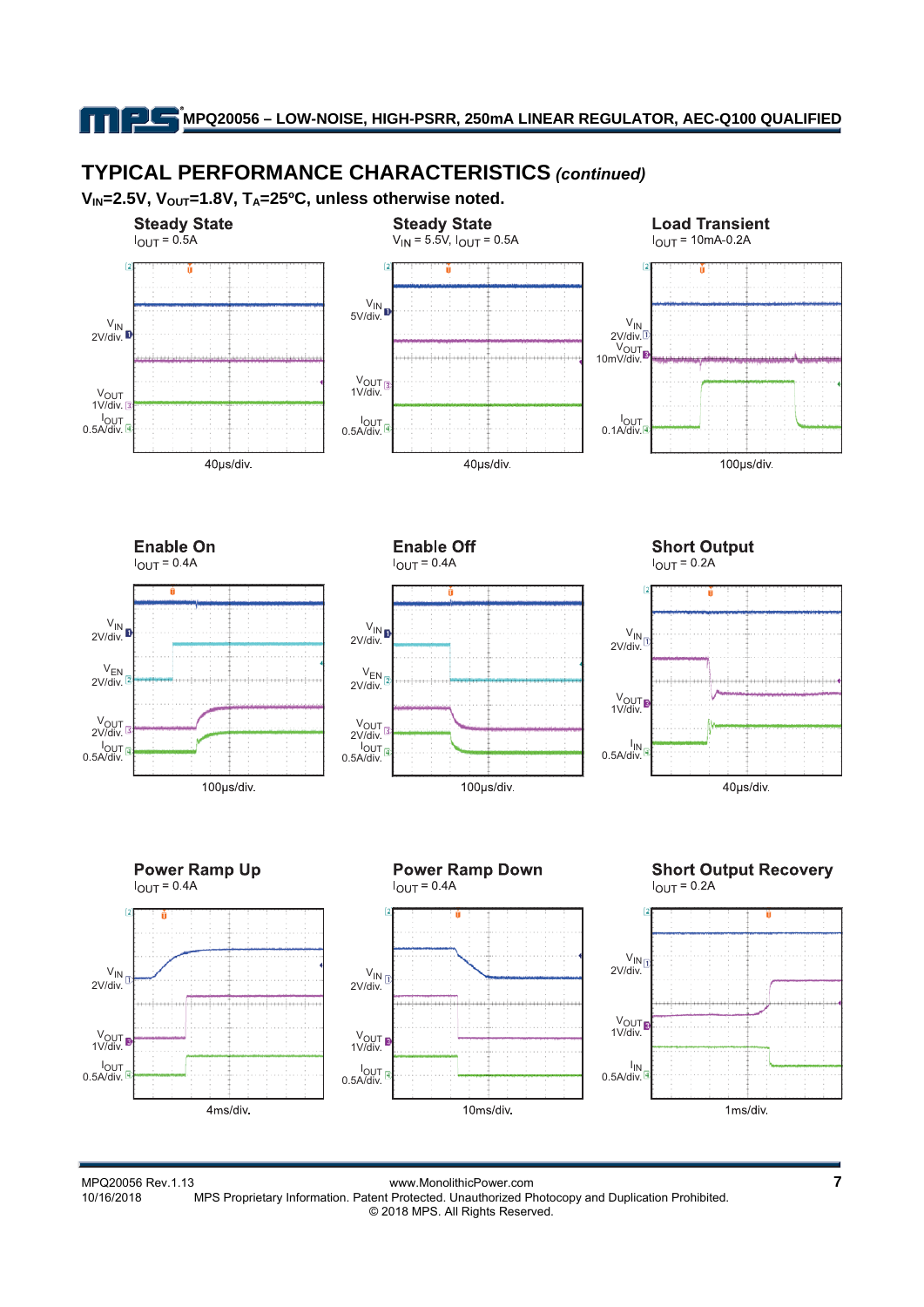# **TYPICAL PERFORMANCE CHARACTERISTICS** *(continued)*

V<sub>IN</sub>=3.7V, V<sub>OUT</sub>=3.3V, T<sub>A</sub>=25<sup>o</sup>C, unless otherwise noted.



MPQ20056 Rev.1.13 www.MonolithicPower.com **8** MPS Proprietary Information. Patent Protected. Unauthorized Photocopy and Duplication Prohibited. © 2018 MPS. All Rights Reserved.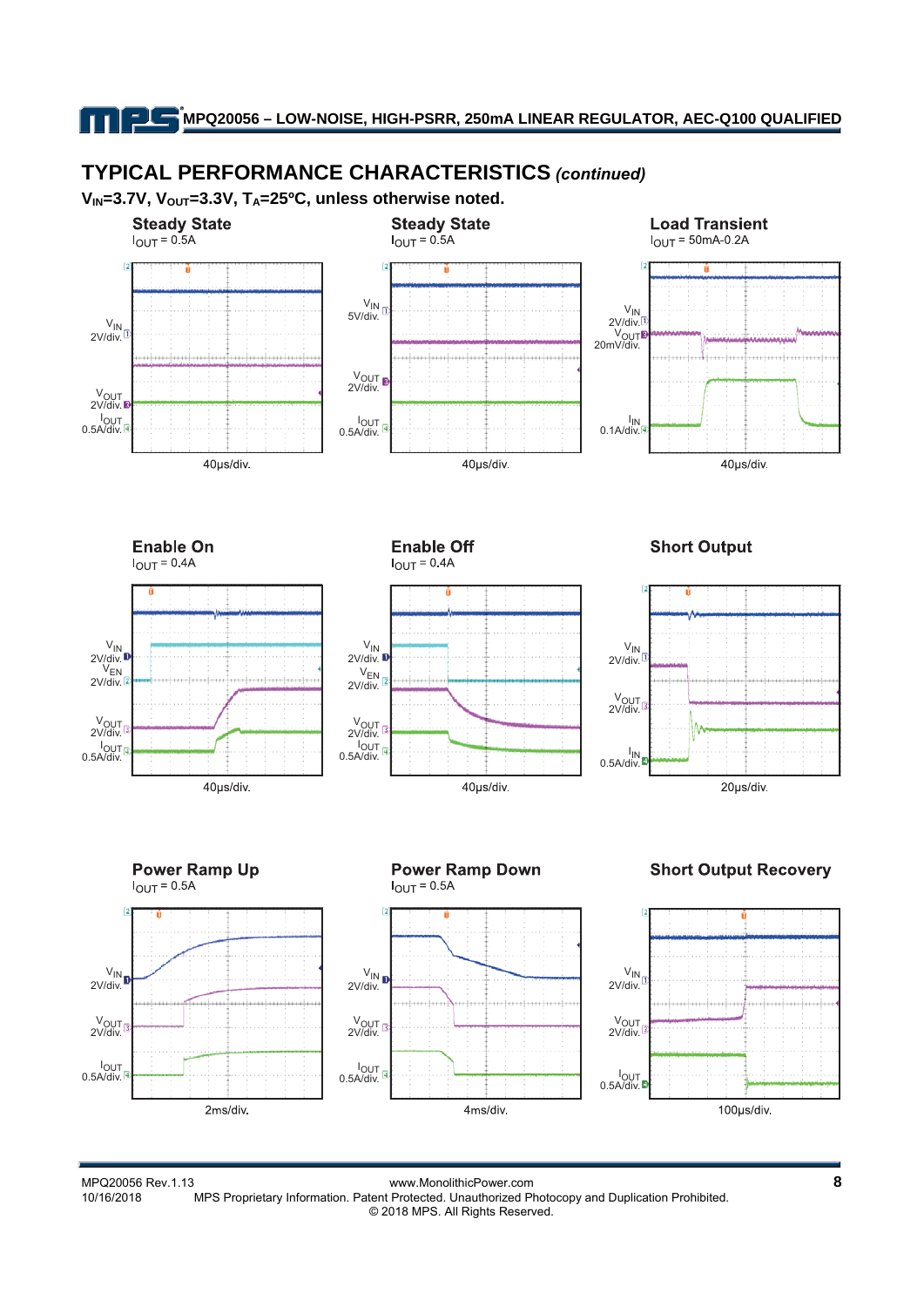# **TYPICAL PERFORMANCE CHARACTERISTICS** *(continued)*

**TA=25ºC, unless otherwise noted.** 

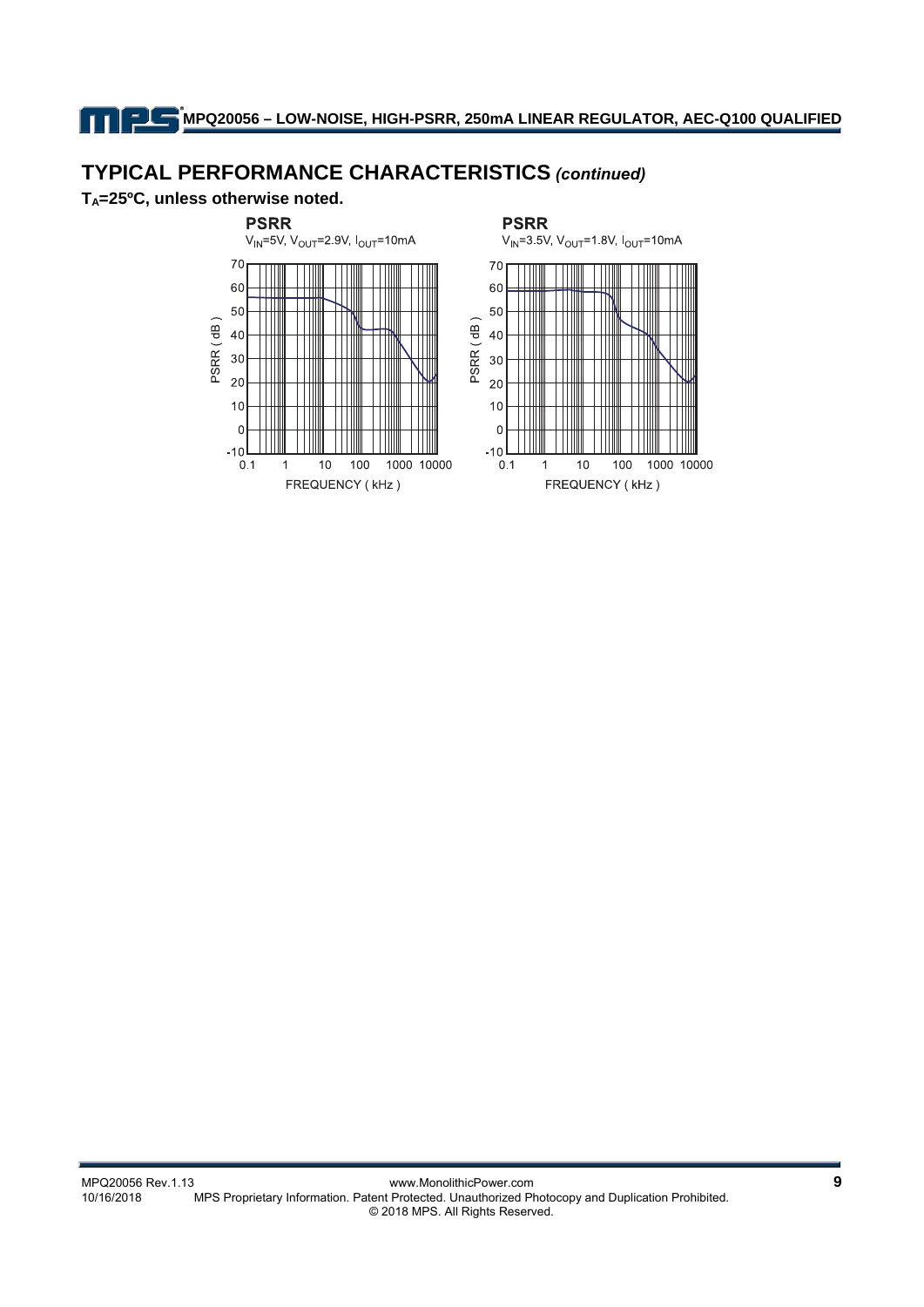# **FUNCTIONAL BLOCK DIAGRAM**



### **Figure 1: Fixed Output Functional Diagram**



**Figure 2: Adjustable Output Functional Block Diagram**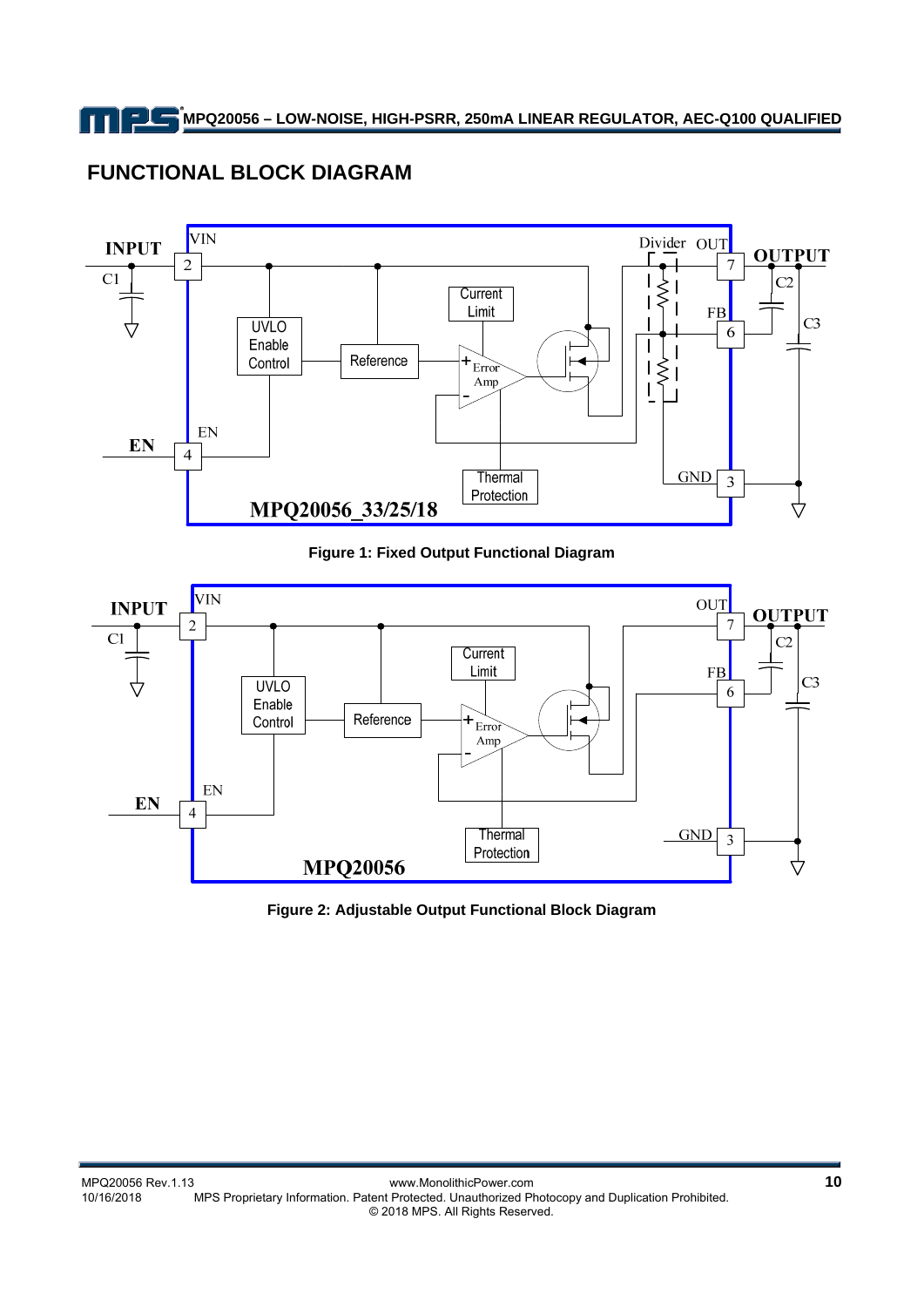## **OPERATION**

The MPQ20056 is a low-dropout linear regulator that can supply up to 250mA current, which makes it suitable for very low voltage, low quiescent, low noise, and high PSRR applications, such as wireless LAN transceivers, notebook computers, smartphones, and other low-power electronics.

The MPQ20056 uses an internal PMOS as the pass element and includes both thermal shutdown and an internal current-limiting circuit.

#### **Dropout Voltage**

Dropout voltage is the minimum input to output differential voltage required for the regulator to maintain an output voltage within 100mV of its nominal value. Because the PMOS pass element behaves as a low-value resistor.

#### **Shutdown**

The MPQ20056 can be switched ON or OFF by a logic input at the EN pin: Logic high turns the regulator on and logic low turns it off. Tie the EN pin to VIN if the application does not require the shutdown feature. Do not float the EN pin.

#### **Current Limit**

The MPQ20056 includes a current limit structure that monitors and controls the PMOS gate voltage to limit the guaranteed maximum output current to 0.4A.

#### **Thermal Protection**

Thermal protection turns off the PMOS when the junction temperature exceeds 150°C, allowing the IC to cool. When the IC's junction temperature drops by 20°C, the PMOS will turn on again. Thermal protection limits total power dissipation in the MPQ20056. For reliable operation, limit the junction temperature to a maximum of 125°C.

#### **Load-Transient Considerations**

The output response of the load-transient consists of a transient response and DC shift the MPQ20056's excellent load regulation effectively limits the DC shift. The output voltage transient depends on the output capacitor's value and ESR. Increasing the capacitance and decreasing the ESR will improve the transient response.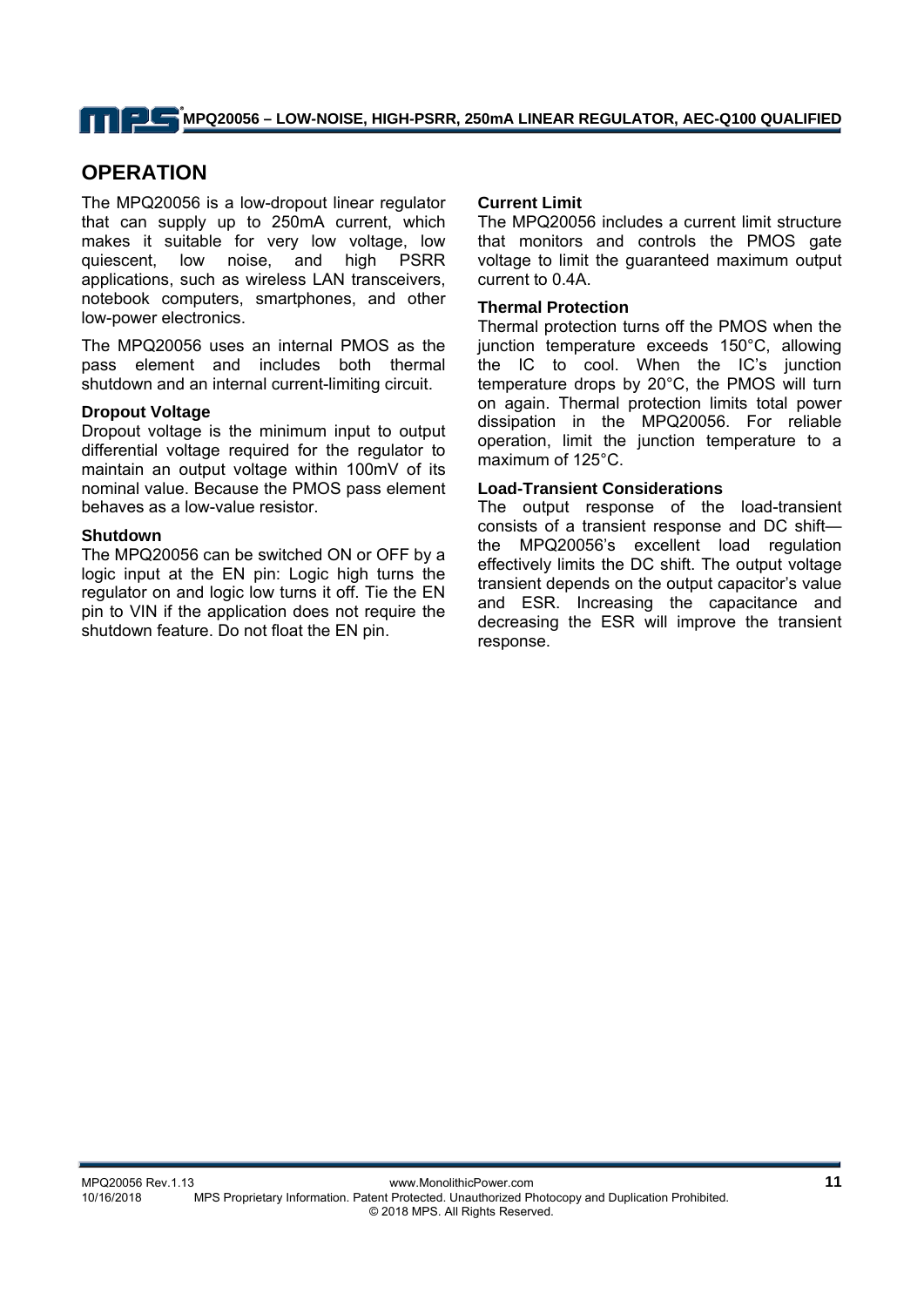## **APPLICATION INFORMATION**

#### **Setting the Output Voltage**

The output voltage of the MPQ20056 is preset to 1.8V, 2.5V or 3.3V by internal resistor divider. The output voltage also can be adjusted by using an external resistor divider (R1 and R2 in Figure 3).



**Figure 3: Setting the Output Voltage** 

However, the sum of R1 and R2 should not exceed 10kΩ to minimize their impact on the internal resistor divider. For an accurate outputvoltage setting, use 1kΩ (±1%) for R2, and determine R1 with:

$$
R1 = R2 \times \left(\frac{V_{OUT} - V_{FB}}{V_{FB}}\right)
$$

For example, for a 1.1V output voltage, R2 is 1kΩ, and R1 is 374Ω. You can select a standard 374Ω (±1%) resistor for R1.

#### **Power Dissipation**

The power dissipation for any package depends on the thermal resistance of the case and circuit board, the temperature differential between the junction and ambient air, and the rate of air flow. The power dissipation across the device can be represented by the equation:

$$
P = (V_{IN} - V_{OUT}) \times I_{OUT}
$$

The allowable power dissipation can be calculated using the following equation:

$$
P_{(MAX)} = (T_{Junction} - T_{Ambient}) / \theta_{JA}
$$

Where  $(T_{\text{Junction}} - T_{\text{Ambient}})$  is the temperature differential between the junction and the surrounding environment,  $\theta_{JA}$  is the thermal resistance from the junction to the ambient environment. Connecting the exposed GND pad to a large ground pad or plane helps to channel away heat.

### **Output Capacitor Selection**

The MPQ20056 is specifically designed to work

with a standard ceramic output capacitor to save space and improve performance. Use a 4.7µF ceramic capacitor for most applications. Larger output capacitors will improve load transient response and reduce noise at the cost of increased size.

#### **External Reverse Voltage Protection**

In some situations, e.g. a backup battery is connected as MPQ20056 load, the output voltage may be held up while the input is either pulled to ground to some intermediated voltage or is floating. Thus, the output voltage is higher than input voltage. Since MPQ20056 internal PMOS pass element has a body diode, a current will conduct from the output to input and is not internally limited. It's possible that the IC will be damaged by this unlimited reverse current. To avoid this, it's recommended to place an external diode at input like below.



**Adding A Input Diode**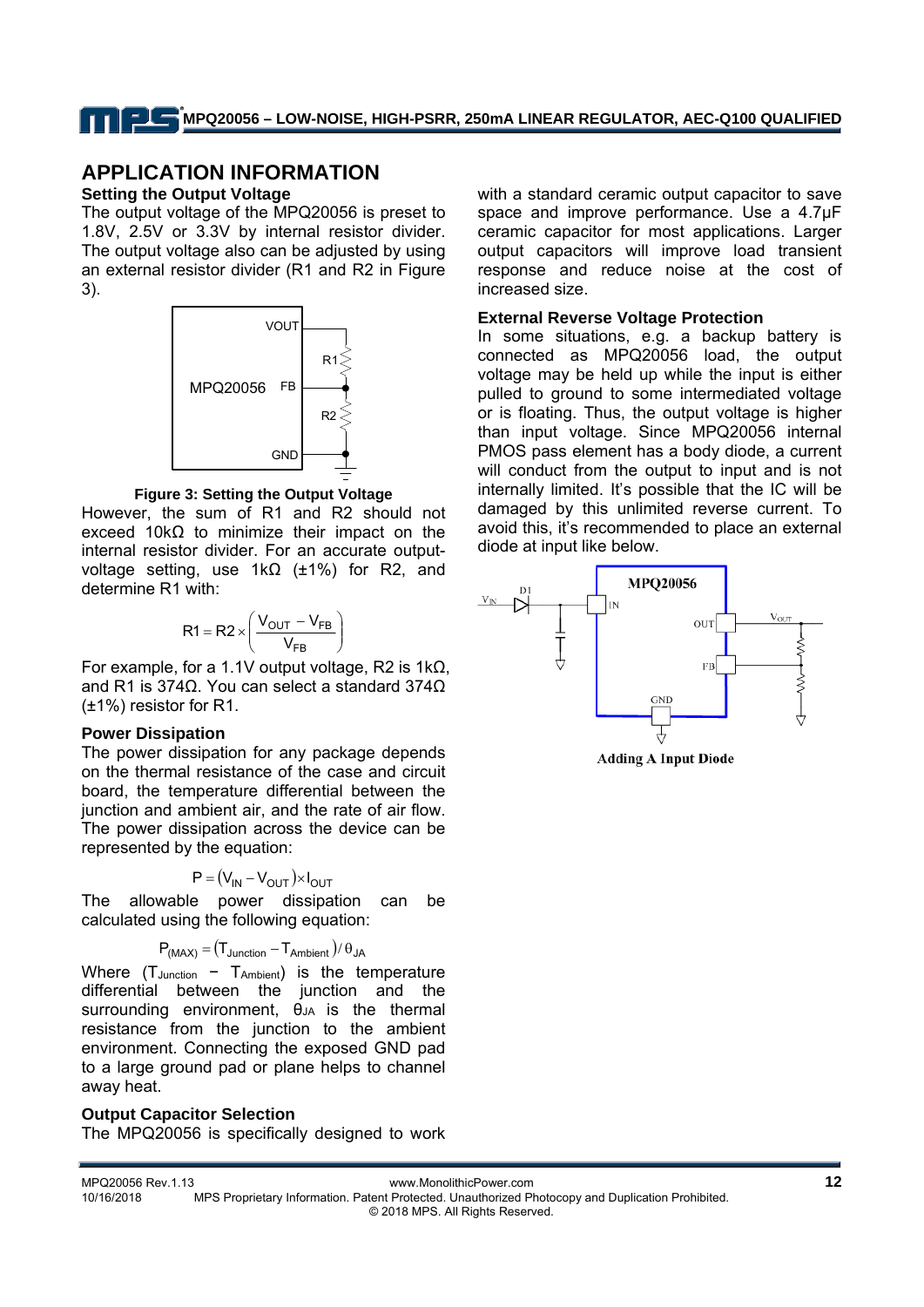# **TYPICAL APPLICATION CIRCUITS**







**Figure 5: 2.5V Fixed Output Application (TSOT23-5L)** 



**Figure 6: 3.3V Fixed Output Application (TSOT23-5L)**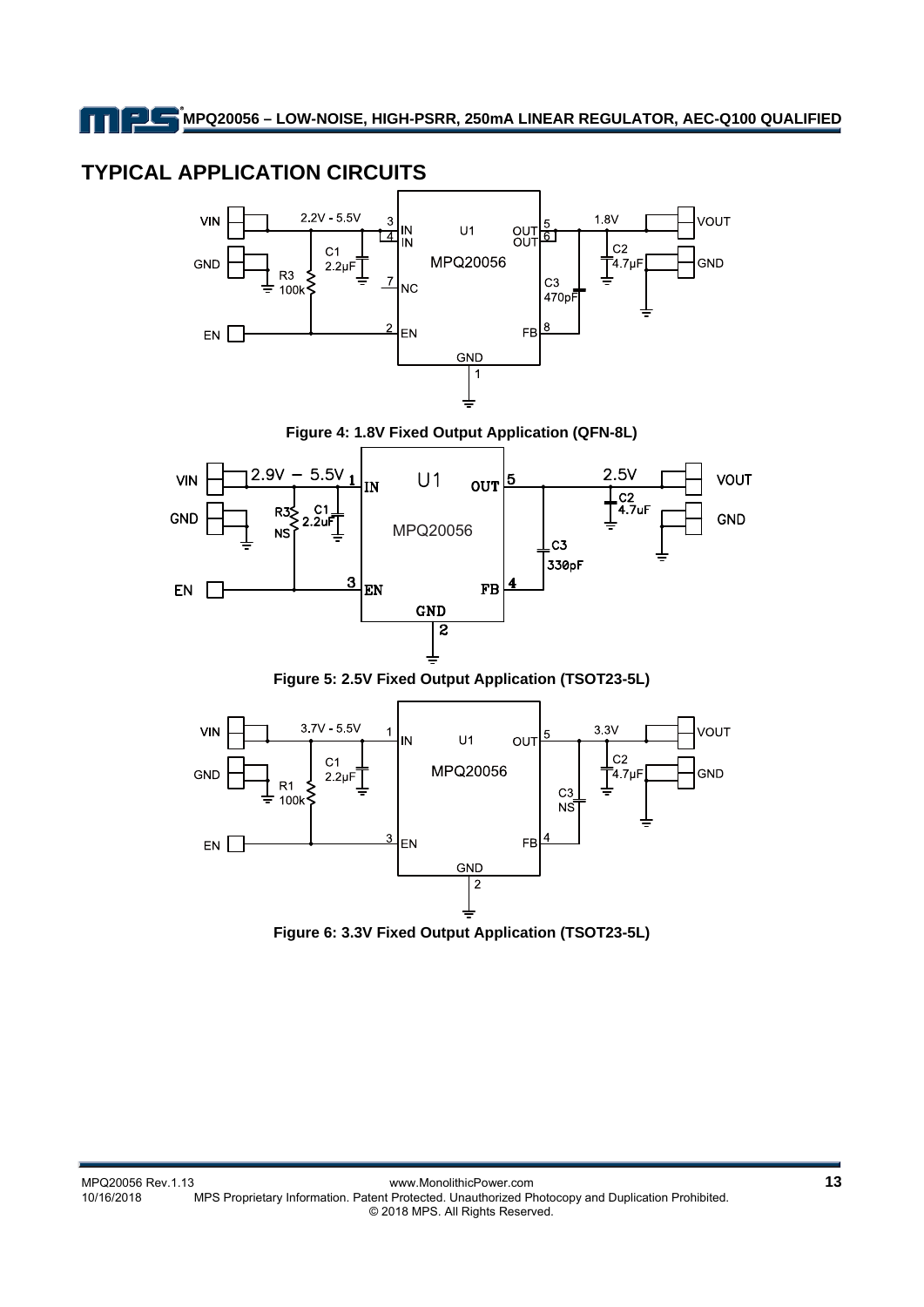

**Figure 7: Adjustable Output Application (TSOT23-5L)**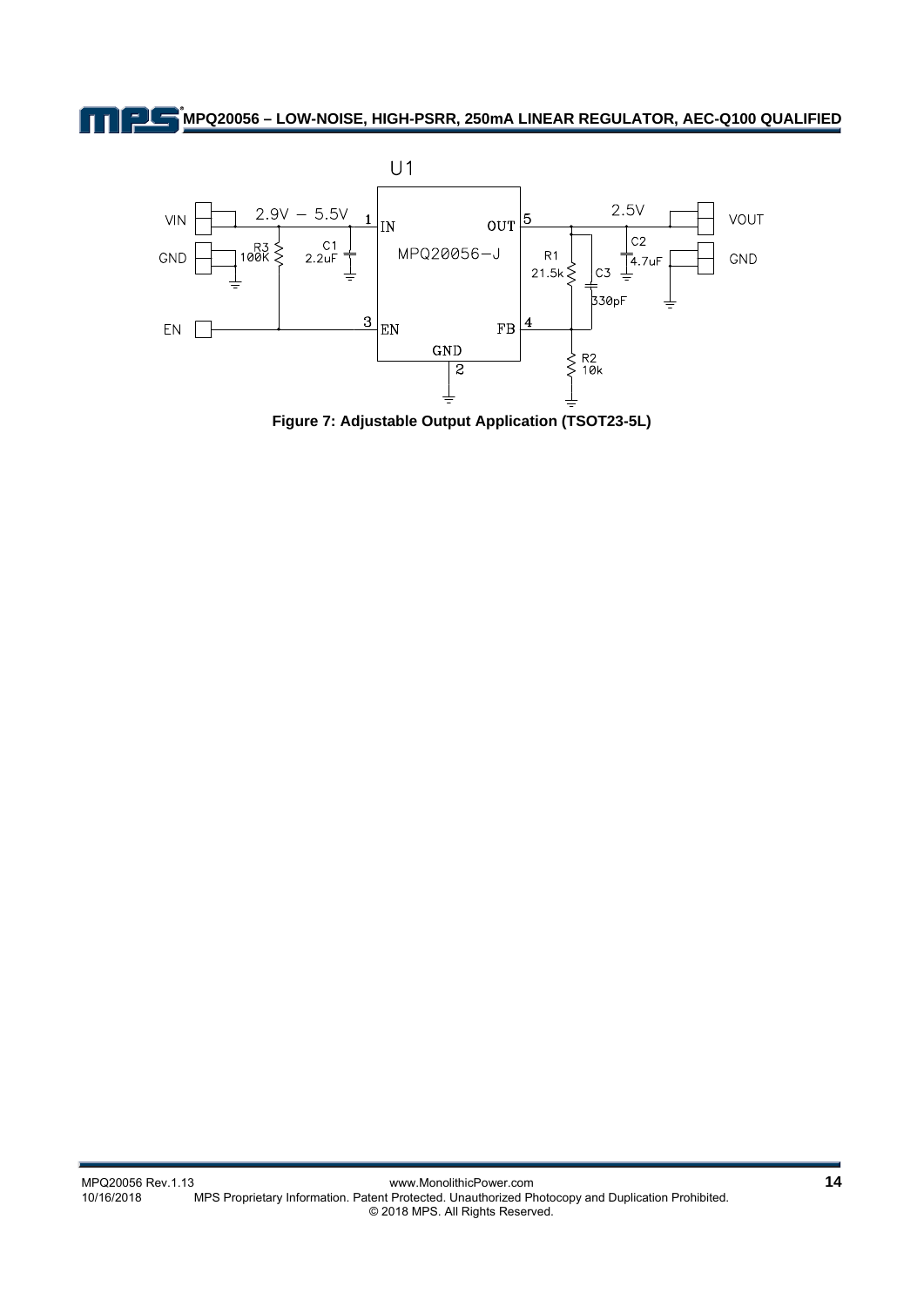## **PACKAGE INFORMATION**







**TOP VIEW**

**BOTTOM VIEW**



**SIDE VIEW**



**DETAIL A**



**RECOMMENDED LAND PATTERN**

 **1) ALL DIMENSIONS ARE IN MILLIMETERS.**

 **2) EXPOSED PADDLE SIZE DOES NOT INCLUDE MOLD FLASH. 3) LEAD COPLANARITY SHALL BE 0.10 MILLIMETER MAX.**

 **4) DRAWING CONFORMS TO JEDEC MO-229, VARIATION VCCD-3.**

 **5) DRAWING IS NOT TO SCALE.**